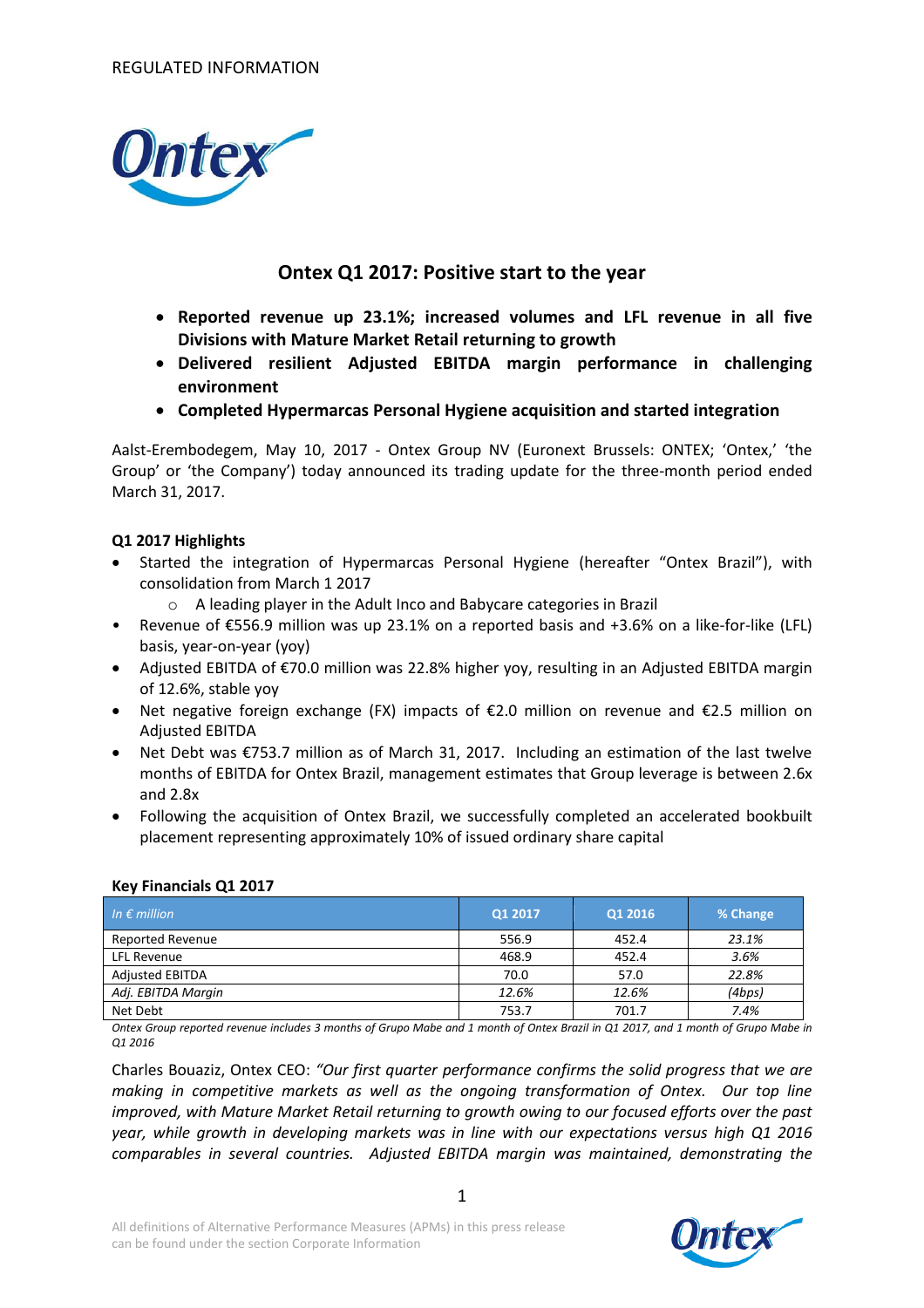*resilient business model, underpinned by our savings and efficiency programs. We also completed the acquisition of Ontex Brazil in early March, welcoming new colleagues who have built a strong branded business, resulting in market leadership in adult incontinence, and a top three position in baby diapers in Brazil. The integration has now started and we look forward to developing this business further and capturing synergies as with Grupo Mabe. All in all, this is a positive start to 2017."*

# **Market Dynamics**

Market growth for our categories in the first two months of 2017 reflects the ongoing challenging environment, particularly driven by pricing pressure in several markets. Total retailer brand share of the Babycare, Femcare and Adult Incontinence categories was higher in Western Europe and Russia.

Foreign exchange rates had a limited negative impact at Group level on revenue and Adjusted EBITDA in Q1 2017, albeit with significant moves for some currencies such as the British Pound, Mexican Peso, Russian Rouble and Turkish Lira.

The overall impact of our main commodity raw materials was also limited in Q1 2017 year-on-year. We anticipate that prices for these raw materials will be a headwind from Q2 2017 compared to the previous year.

# **Outlook**

We have made a positive start to 2017, which allows us to maintain our expectation to grow revenue ahead of our markets in all Divisions for the full year. The contribution from the Ontex Brazil acquisition, with completion announced on March 7 2017, will also drive Group reported revenue growth in 2017, increasing the proportion of revenue from our own brands and from our higher growth markets.

Our expectation for impacts from the external environment such as FX and raw materials, as well as our internal actions in 2017, are in line with the outlook provided during our FY 2016 results. We remain committed to modest margin expansion over time.

# **Overview of Ontex Performance in Q1 2017**

Q1 2017 Group revenue was €556.9 million. On a reported basis, revenue grew by 23.1% compared to last year including a full quarter's contribution from Grupo Mabe, and one month of Ontex Brazil. Excluding the impact of these two acquisitions and FX, revenue grew +3.6% on a LFL basis, with higher revenue in all five Divisions.

Adjusted EBITDA grew 22.8% year-on-year to €70.0 million in Q1 2017, driven by savings and efficiency gains as well as the two acquisitions. Sales and marketing expenses were higher than a year ago, reflecting the growing share of the branded business, and our commitment to understanding and meeting the needs of our customers and consumers. Adjusted EBITDA margin for Q1 2017 was 12.6%, essentially in line with the same period last year.

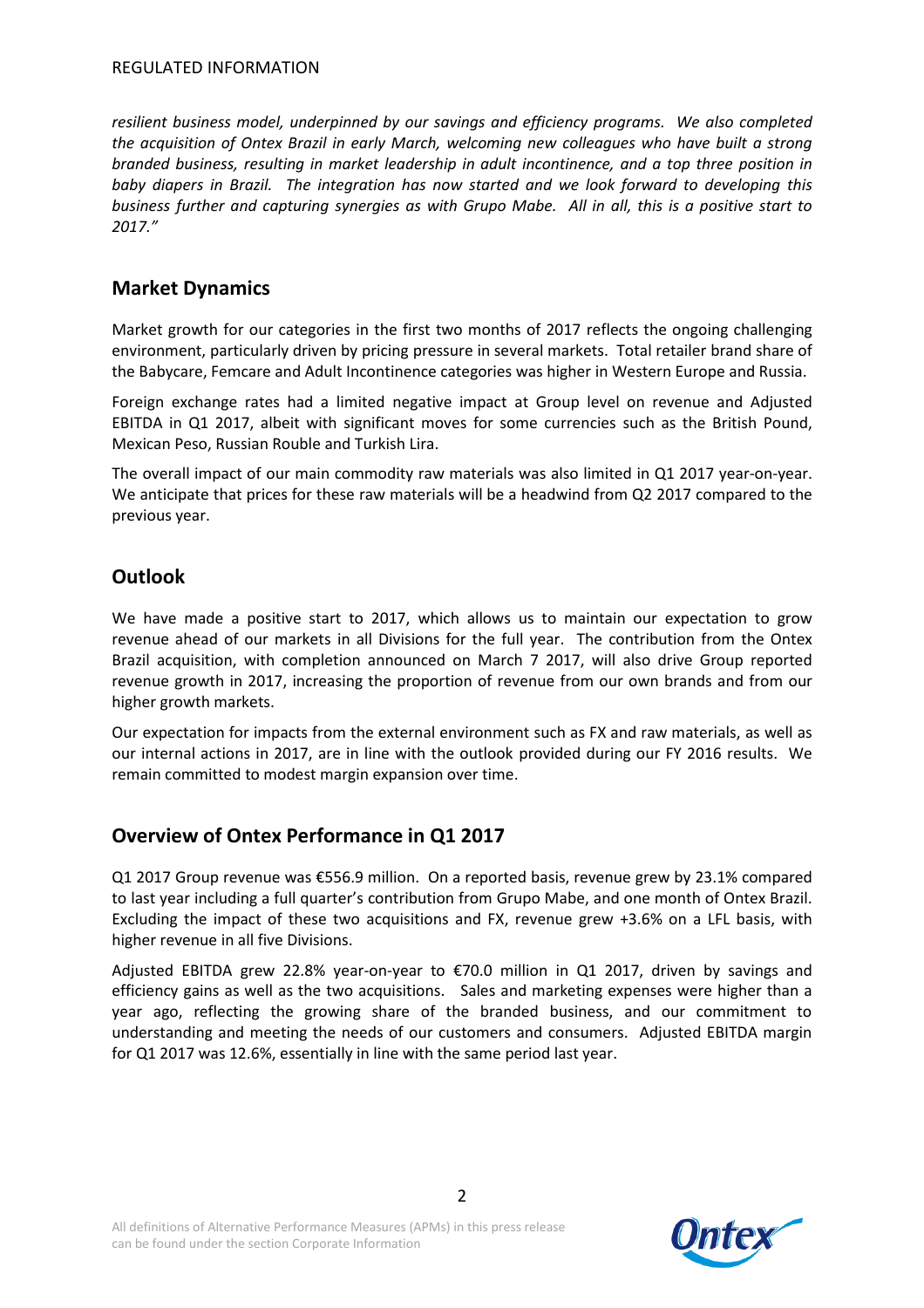## **Operational Review: Divisions**

| in $\epsilon$ million         | Q1 2017 | Q1 2016 | $%$ $\Delta$ as reported | $%$ $\Delta$ at LFL |
|-------------------------------|---------|---------|--------------------------|---------------------|
| <b>Ontex Reported Revenue</b> | 556.9   | 452.4   | 23.1%                    | 3.6%                |
| Mature Market Retail          | 221.0   | 213.7   | 3.4%                     | 2.0%                |
| <b>Growth Markets</b>         | 46.1    | 35.3    | 30.6%                    | 14.4%               |
| Healthcare                    | 107.5   | 108.3   | (0.7%)                   | 0.6%                |
| <b>MENA</b>                   | 56.5    | 59.8    | (5.4%)                   | 2.4%                |
| Americas Retail               | 125.7   | 35.4    | N.M.                     | N.M.                |
| Americas Retail pro-forma     | 108.3   | 109.7   | (1.3%)                   | 2.9%                |

*N.M: not meaningful*

*Ontex Group and Americas Retail reported revenue include 3 months of Grupo Mabe and 1 month of Ontex Brazil in Q1 2017, and 1 month of Grupo Mabe in Q1 2016.*

*Americas Retail pro-forma includes 3 months of Mabe in both Q1 2017 and Q1 2016, and does not include Ontex Brazil* 

#### **Mature Market Retail**

Q1 2017 revenue was up 2.0% on a LFL basis in Mature Market Retail compared to the same period a year ago. This performance, owing to volume growth, confirms the improving trend since mid-2016, was broad-based across most of our markets and is in line with our expectations. Notably, our commercial progress was achieved despite a highly competitive environment, in which international branded suppliers continued their heavy promotional campaigns in the Babycare category. Against this background, our focus remains to support retail customers with innovative products and services that allow them to win, while we stay disciplined on pricing.

#### **Growth Markets**

The Growth Markets Division had a strong performance in Q1 2017, with revenue growth of 14.4% on a LFL basis. Volumes in the Division were well ahead of a year ago, with Russia continuing to be the main driver despite strong pricing competition linked partly to a strengthening Rouble. As retailer brands develop from a relatively low base in countries like Russia, we will continue to support retailers in launching their own brand, or accelerate the growth of their existing retailer brand business.

### **Healthcare**

Healthcare Divisional revenue was up 0.6% on a LFL basis in Q1 2017, ahead of estimated market growth. This increase is driven by higher volumes, and mainly due to higher revenue in Spain and the UK, while revenue in France was below last year.

#### **MENA**

Revenue in the Middle East and North Africa Division was 2.4% higher on a LFL basis in Q1 2017. This quarter's LFL performance was slightly below our expectations versus a high comparable a year ago, particularly in Turkey, when we were preparing for the successful relaunch of our Canbebe baby diaper last year. Divisional LFL sales also reflect lower revenue in some of our export markets which are experiencing pressures due to liquidity constraints, versus very strong growth last year. Despite the challenging political and economic environment, we anticipate that sales will improve as the effects of high comparables from 2016 ease.

### **Americas Retail**

Revenue in the Americas Retail Division increased by 2.9% in Q1 2017 on a pro-forma basis at constant currency. This growth was fully in line with our expectations, impacted by a very high

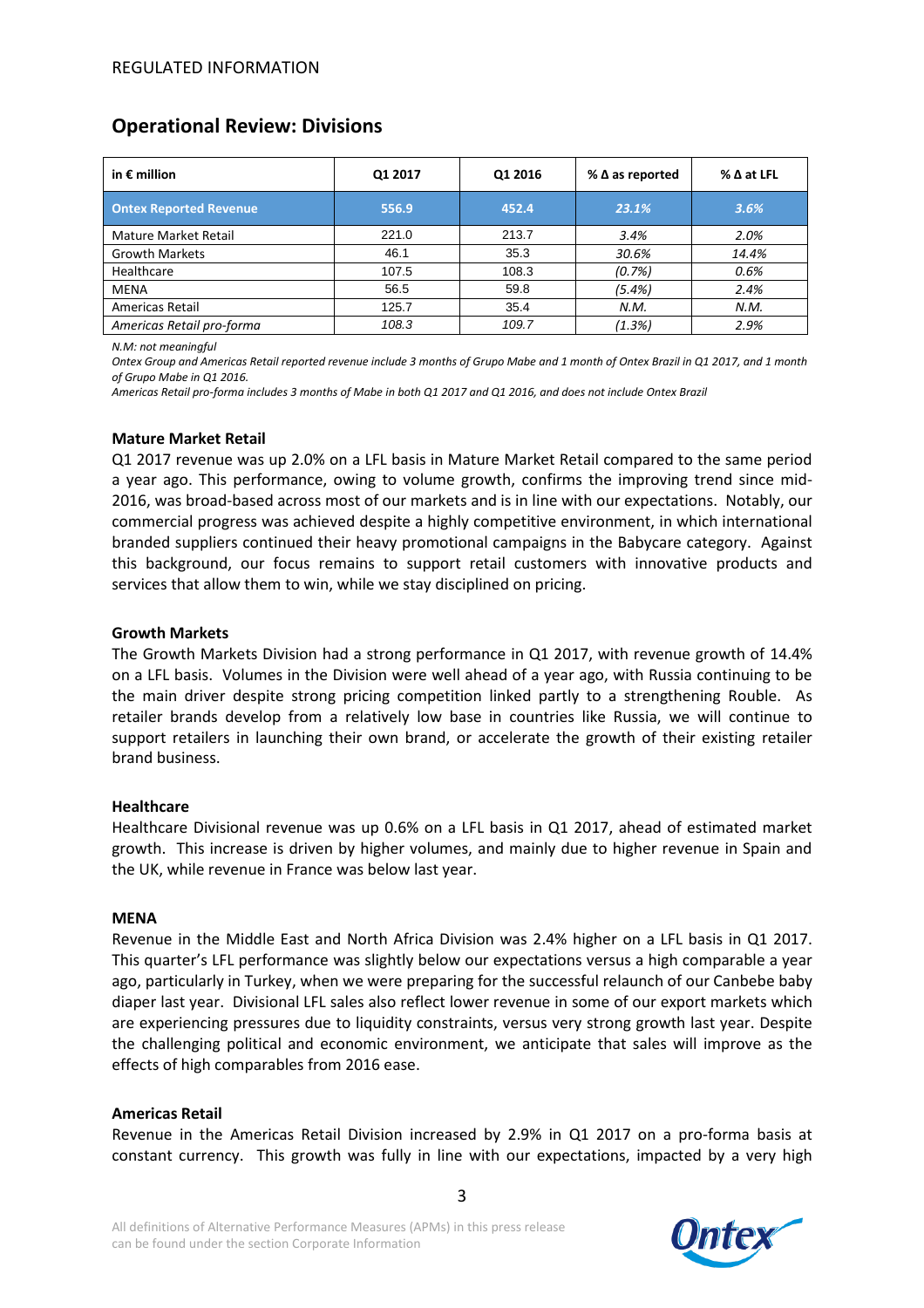comparable for the period January to February 2016. Our business in Mexico continued to progress well in both the Babycare and Adult Inco categories, despite currency volatility and inflationary pressures on the consumer. Sales in the US were up in March 2017 compared to the prior year.

| in $\epsilon$ million         | Q1 2017 | Q1 2016 | % $\Delta$ as reported | $\%$ $\Delta$ at LFL |
|-------------------------------|---------|---------|------------------------|----------------------|
| <b>Ontex Reported Revenue</b> | 556.9   | 452.4   | 23.1%                  | 3.6%                 |
| Babycare                      | 335.7   | 250.0   | 34.3%                  | 4.0%                 |
| Femcare                       | 54.4    | 50.6    | 7.5%                   | 2.9%                 |
| Adult Inco                    | 161.9   | 144.6   | 12.0%                  | 5.6%                 |

# **Operational Review: Categories**

*\* Includes €4.8 million of Other in Q1 2017; €7.3 million in Q1 2016*

### **Babycare**

Q1 2017 category revenue for Babycare was 34.3% higher compared to Q1 2016 on a reported basis including the incremental contributions from Grupo Mabe and Ontex Brazil, and 4.0% higher on a LFL basis, with growth in both developed and developing markets.

### **Femcare**

Femcare category revenue in Q1 2017 was up 7.5% on a reported basis, including Grupo Mabe and Ontex Brazil, and 2.9% higher on a LFL basis. LFL growth was mostly from Western Europe, where the majority of our category sales are generated.

### **Adult Inco**

Revenue in the Adult Inco category grew 12.0% on a reported basis including Grupo Mabe and Ontex Brazil, and 5.6% on a LFL basis. On a LFL basis, Adult Inco sales in retail channels grew 14% year-onyear, and sales in institutional channels were also higher.

## **Operational Review: Geographies**

| in $\epsilon$ million         | Q1 2017 | Q1 2016 | $%$ $\Delta$ as reported | $\%$ $\Delta$ at LFL |
|-------------------------------|---------|---------|--------------------------|----------------------|
| <b>Ontex Reported Revenue</b> | 556.9   | 452.4   | 23.1%                    | 3.6%                 |
| Western Europe                | 267.2   | 259.6   | 2.9%                     | 2.9%                 |
| Eastern Europe                | 73.7    | 70.5    | 4.6%                     | (3.3%)               |
| Americas                      | 126.8   | 36.7    | N.M.                     | N.M.                 |
| <b>ROW</b>                    | 89.2    | 85.7    | 4.0%                     | 7.7%                 |

*N.M. not meaningful*

The proportion of Q1 2017 Group revenue generated from Western Europe fell below 50% for the first time in the history of Ontex. This decrease in our geographic mix took place despite increased revenue in very competitive Western European markets, with higher sales recorded in both retail and institutional channels. The change in geographic mix of Group revenue is mainly due to LFL revenue growth in developing markets, and higher reported sales attributable to the acquisitions of Grupo Mabe and Ontex Brazil.

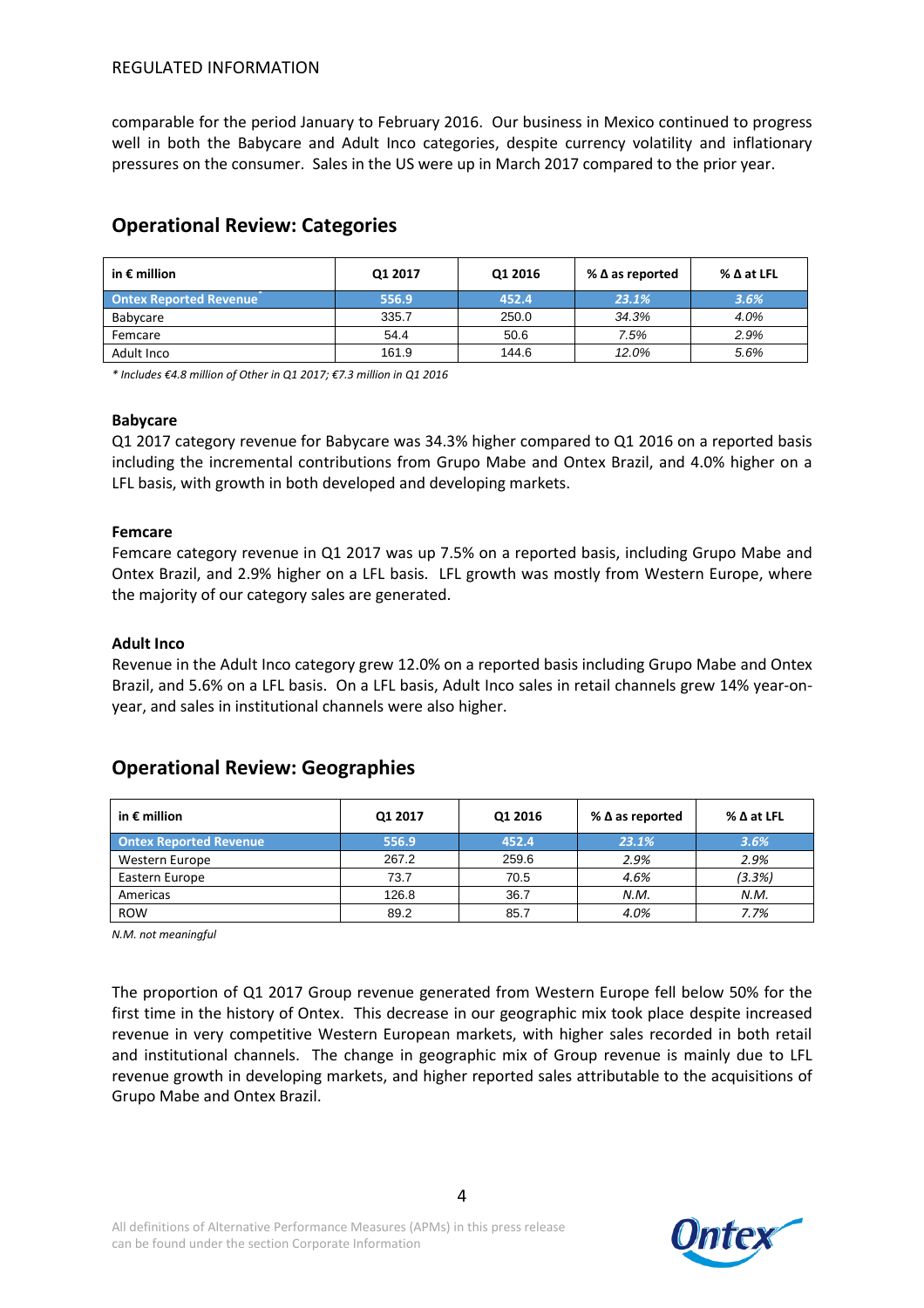## **Financial Review**

### **Net debt and leverage**

Net debt at March 31, 2017 amounted to €753.7 million, including the net financial position of Ontex Brazil. The Group net debt position includes payment for Ontex Brazil and net proceeds from an accelerated bookbuilt placement, both of which took place in March 2017. Including an estimation of the last twelve months of Adjusted EBITDA for Ontex Brazil, Management estimates that Group leverage at March 31 2017 was between 2.6x and 2.8x.

All definitions of Alternative Performance Measures (APMs) in this press release can be found under the section Corporate Information

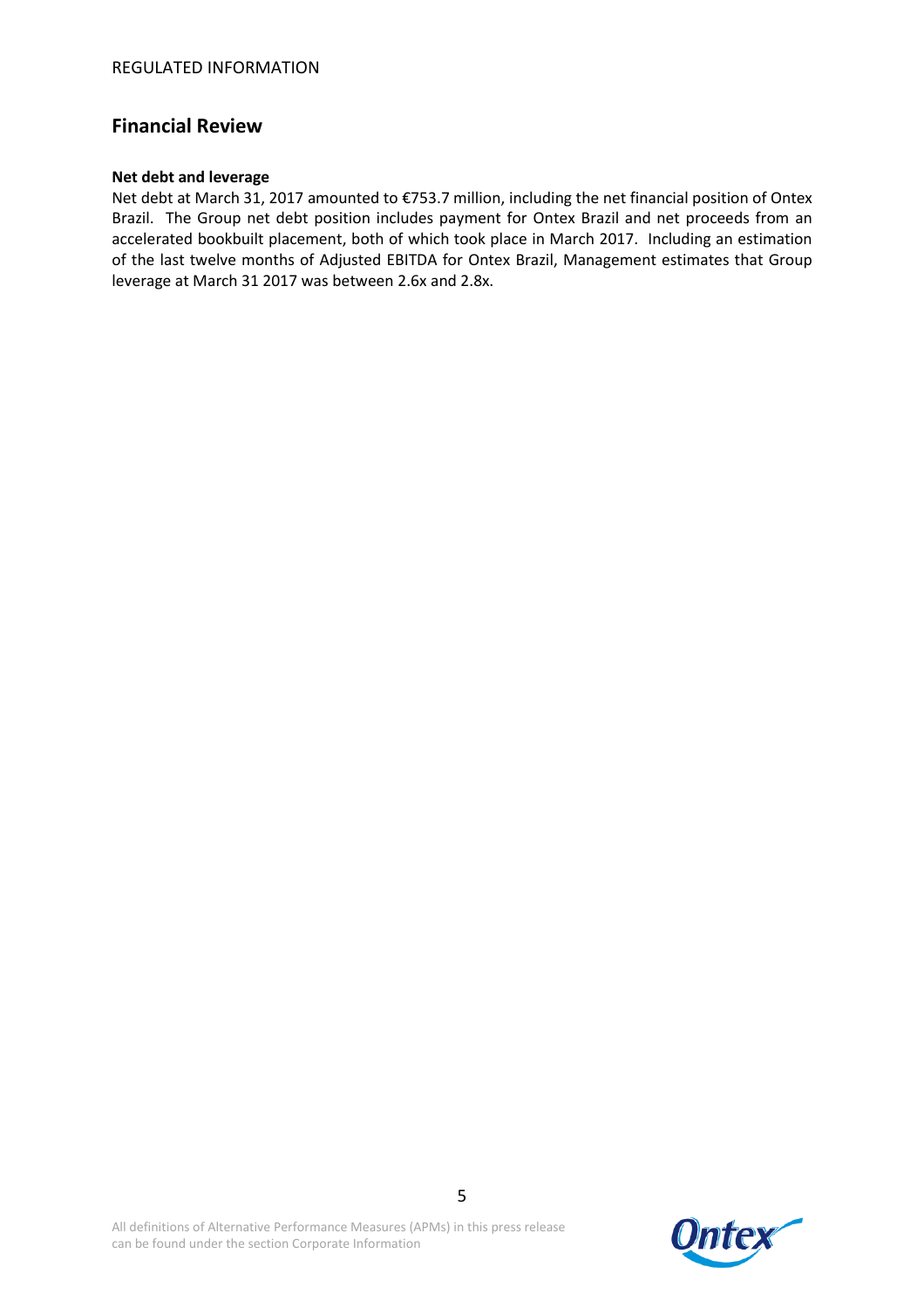# **Corporate information**

The above press release and related financial information of Ontex Group NV for the three months ended March 31, 2017 was authorized for issue in accordance with a resolution of the Board on May 9, 2017.

## **Alternative Performance Measures**

The following alternative performance measures (non-GAAP) have been included in this press release since management believes that they are widely used by certain investors, securities analysts and other interested parties as supplemental measures of performance and liquidity. The alternative performance measures may not be comparable to similarly titled measures of other companies and have limitations as analytical tools and should not be considered in isolation or as a substitute for analysis of our operating results, our performance or our liquidity under IFRS.

### **Like-for-like revenue (LFL)**

Like-for-like revenue is defined as revenue at constant currency excluding change in perimeter of consolidation or M&A.

### **Pro-forma revenue**

Pro-forma revenue includes 3 months of Mabe in both Q1 2017 and Q1 2016, and does not include Ontex Brazil. Pro-forma revenue at constant currency is pro-forma revenue excluding FX.

### **Non-recurring Income and expenses**

Non-recurring income and expenses are defined as those items that are considered to be nonrecurring or unusual because of their nature. The non-recurring income and expenses relate to:

- acquisition costs;
- business restructuring costs, including costs related to the liquidation of subsidiaries and the closure, opening or relocations of factories;
- asset impairment costs;
- IPO and refinancing costs.

### **EBITDA and Adjusted EBITDA and related margins**

EBITDA is defined as earnings before net finance cost, income taxes, depreciation and amortisation. Adjusted EBITDA is defined as EBITDA plus non-recurring income and expenses and excluding non-recurring depreciation and amortisation. EBITDA and Adjusted EBITDA margins are EBITDA and Adjusted EBITDA divided by revenue.

### **Net financial debt/LTM Adjusted EBITDA ratio (Leverage)**

Net financial debt is calculated by adding short-term and long-term debt and deducting cash and cash equivalents. LTM adjusted EBITDA is defined as EBITDA plus non-recurring income and expenses and excluding non-recurring depreciation and amortisation for the last twelve months (LTM).

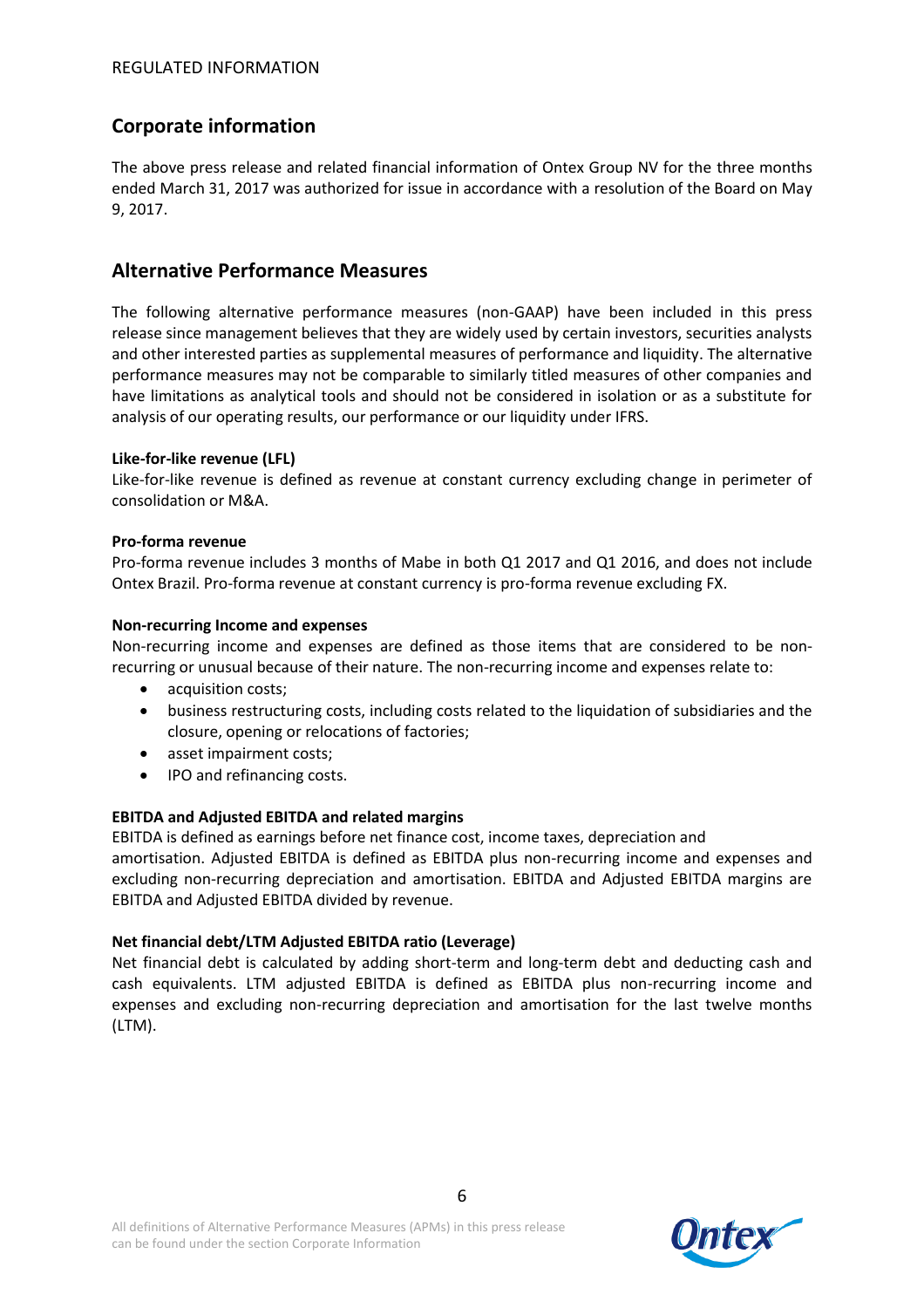# **Conference call**

Management will host a presentation for investors and analysts on May 10, 2017 at 8:00am BST/9:00am CEST.

A copy of the presentation slides will be available at: http://www.ontexglobal.com/financial-reportsincluding-annual-reviews

If you would like to participate in the conference call, please dial-in 5 to 10 minutes prior using the details below:

| Passcode:             | 7288067              |
|-----------------------|----------------------|
| Germany:              | +49 (0)69 2222 13420 |
| France:               | +33 (0)1 76 77 22 74 |
| Belgium:              | +32 (0)2 404 0659    |
| <b>United States:</b> | +1 719 457 2086      |
| United Kingdom:       | +44 (0)330 336 9105  |

## **Financial calendar 2017**

| AGM                 | May 24, 2017     |
|---------------------|------------------|
| H <sub>1</sub> 2017 | July 27, 2017    |
| Q3 2017             | November 8, 2017 |

# **Enquiries**

**Investors** Philip Ludwig +32 53 333 730 Philip.ludwig@ontexglobal.com

**Press** Gaëlle Vilatte +32 53 333 708 Gaelle.vilatte@ontexglobal.com